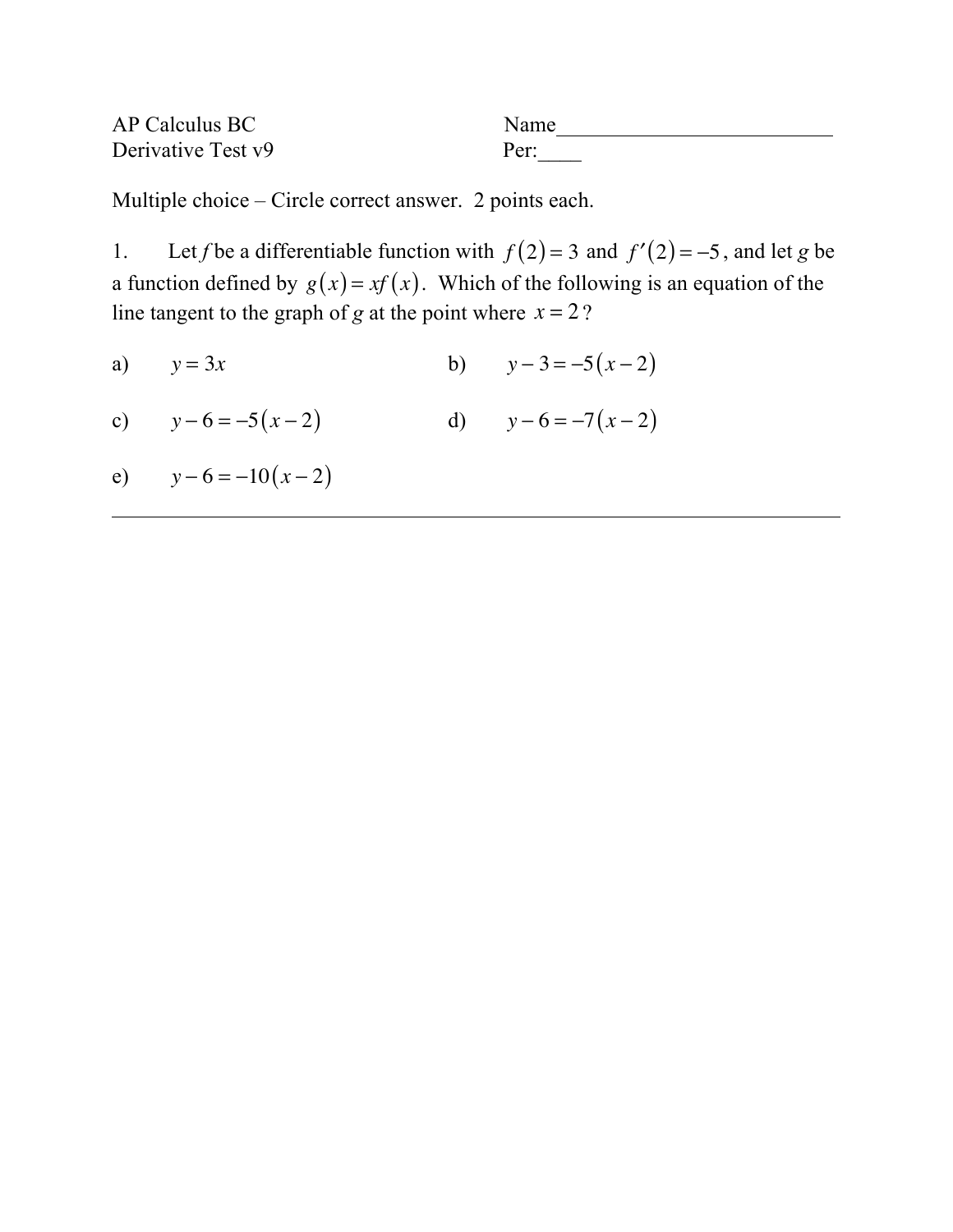2. The figure below shows the graph of the functions *f* and *g*. The graphs of the lines tangent to the graph of *g* at  $\overline{x} = -3$  and  $\overline{x} = 1$  are also shown. If *B*(*x*) = *g*(*f*(*x*)), what is *B*′(-3)? a)  $-\frac{1}{2}$  $y = f(x)$ 2 b)  $-\frac{1}{6}$ 6  $\overline{o}$ c)  $\frac{1}{e}$ 6 d)  $\frac{1}{2}$  $y = g(x)$ 3 e)  $\frac{1}{2}$ 2

3. Which of the following statements must be true?

I. 
$$
\frac{d}{dx}(x\csc^{-1}x) = \csc^{-1}x - \frac{1}{\sqrt{x^2 - 1}}
$$
 II. 
$$
\frac{d}{dx}(\frac{3 - 2x}{3x + 2}) = \frac{-13}{(3x + 2)^2}
$$
  
III. 
$$
\frac{d}{dx}\ln(1 - x) = \frac{1}{1 - x}
$$
  
a) I only b) II only c) II and III only d) I and II only e) I and III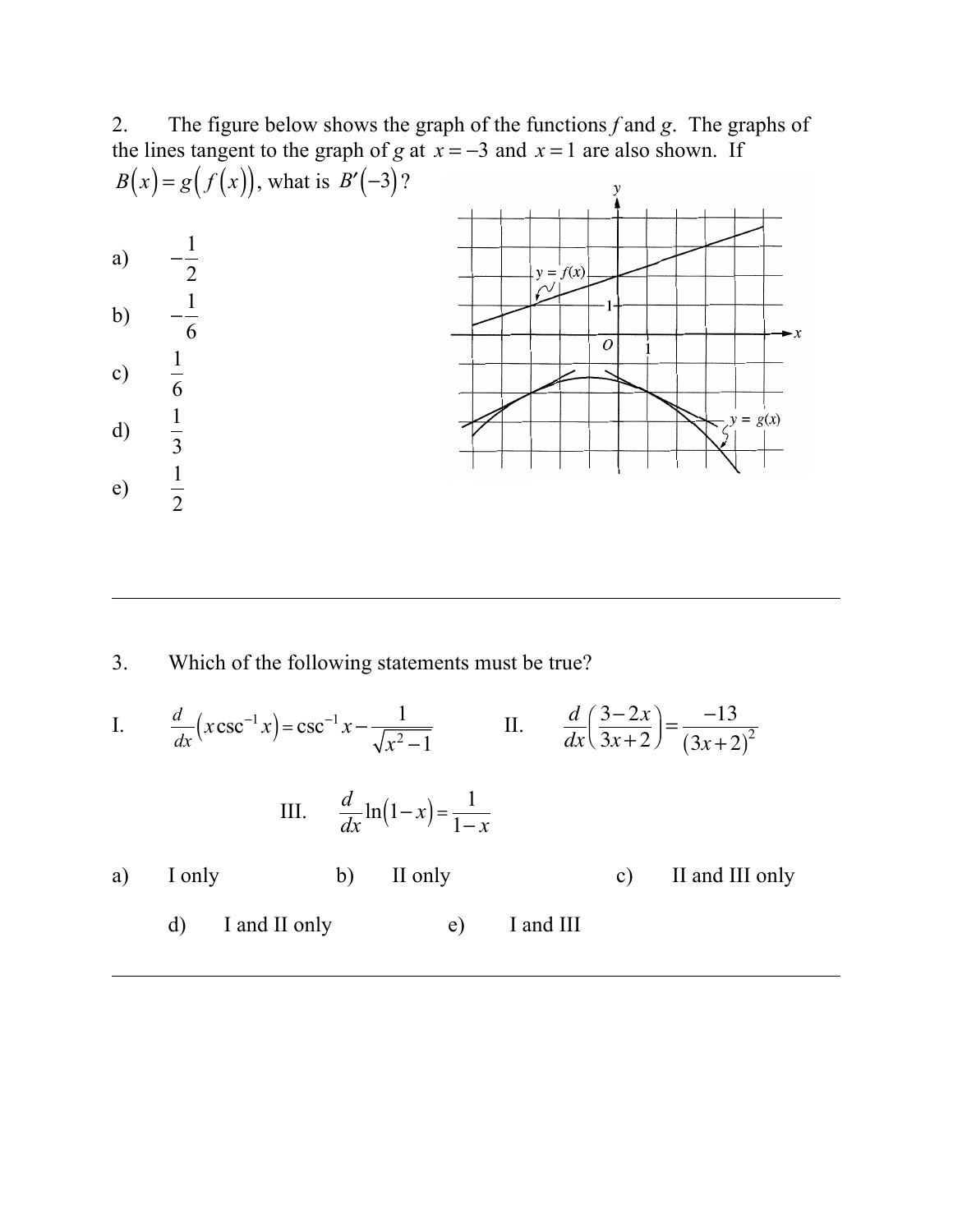4. Let  $y = f(x)$  be the solution to the differential equation  $\frac{dy}{dx} = y + xy$  with the initial condition  $f(0)=1$ . What is the best approximation for  $f(2)$  if Euler's method is used, starting at  $x = 0$  with a step size of 1?

a) 0 b) 1 c) 2 d) 6 e) 24

5. If 
$$
\frac{d}{dx}[f(x)] = g(x)
$$
 and  $\frac{d}{dx}[g(x)] = f(3x)$ , then  $\frac{d^2}{dx^2}[f(x^2)]$  is  
\na)  $4x^2 f(3x^2) + 2g(x^2)$  b)  $f(3x^2)$  c)  $f(x^4)$   
\nd)  $2xf(3x^2) + 2g(x^2)$  e)  $2xf(3x^2)$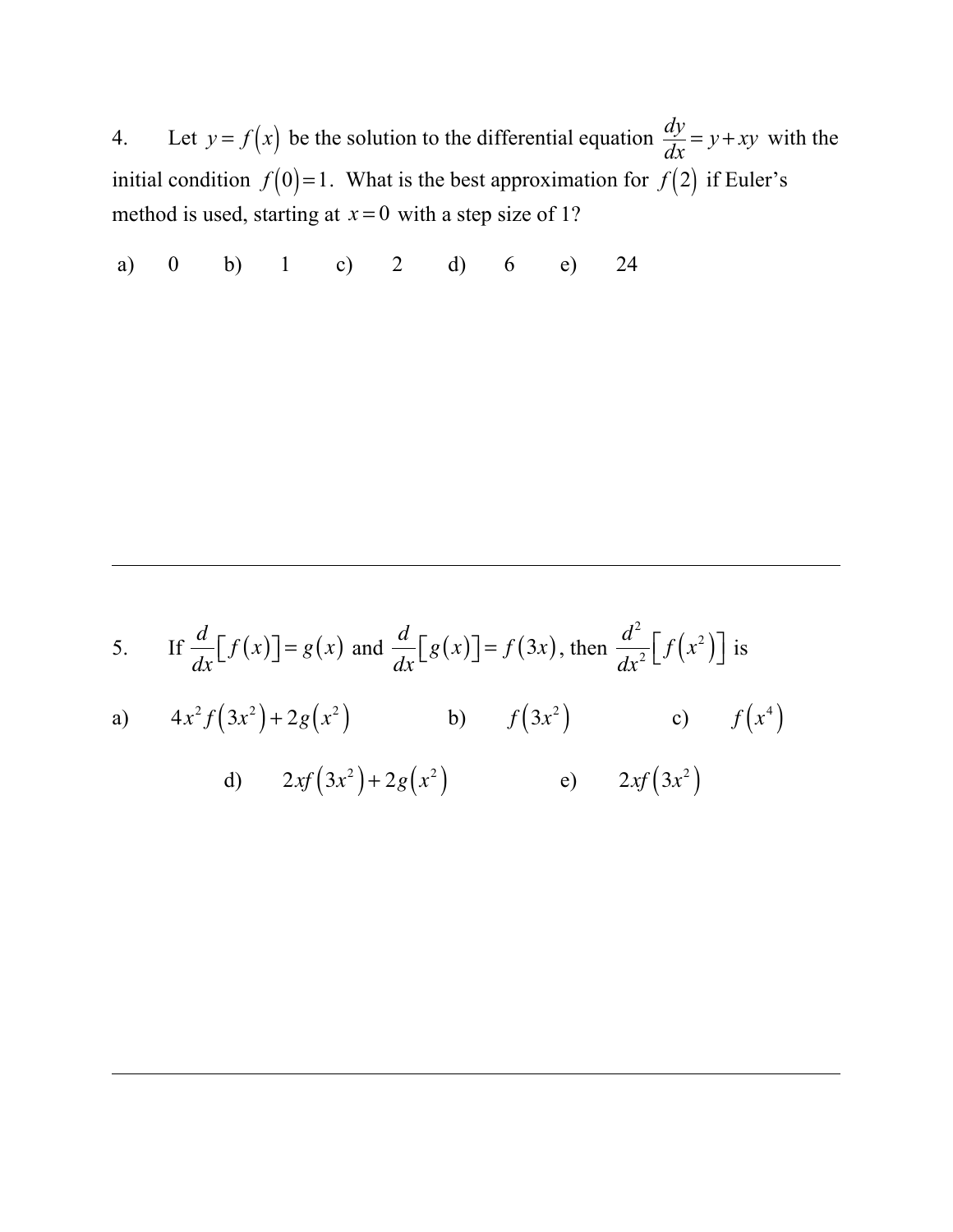6. The slope of the line tangent to the curve  $y^2 + (xy+1)^3 = 0$  at  $(2, -1)$  is

a) 
$$
-\frac{3}{2}
$$
 b)  $-\frac{3}{4}$  c) 0 d)  $\frac{3}{4}$  e)  $\frac{3}{2}$ 

**FREE RESPONSE – show all work in a clear, organized manner. Simplify answers.**

7. (4pts) 
$$
\frac{d}{dx}\left[-8x^7 + 7x - \frac{4}{3}x^{\frac{5}{3}} - \frac{5}{\frac{10}{x^3}} + \frac{1}{17x}\right]
$$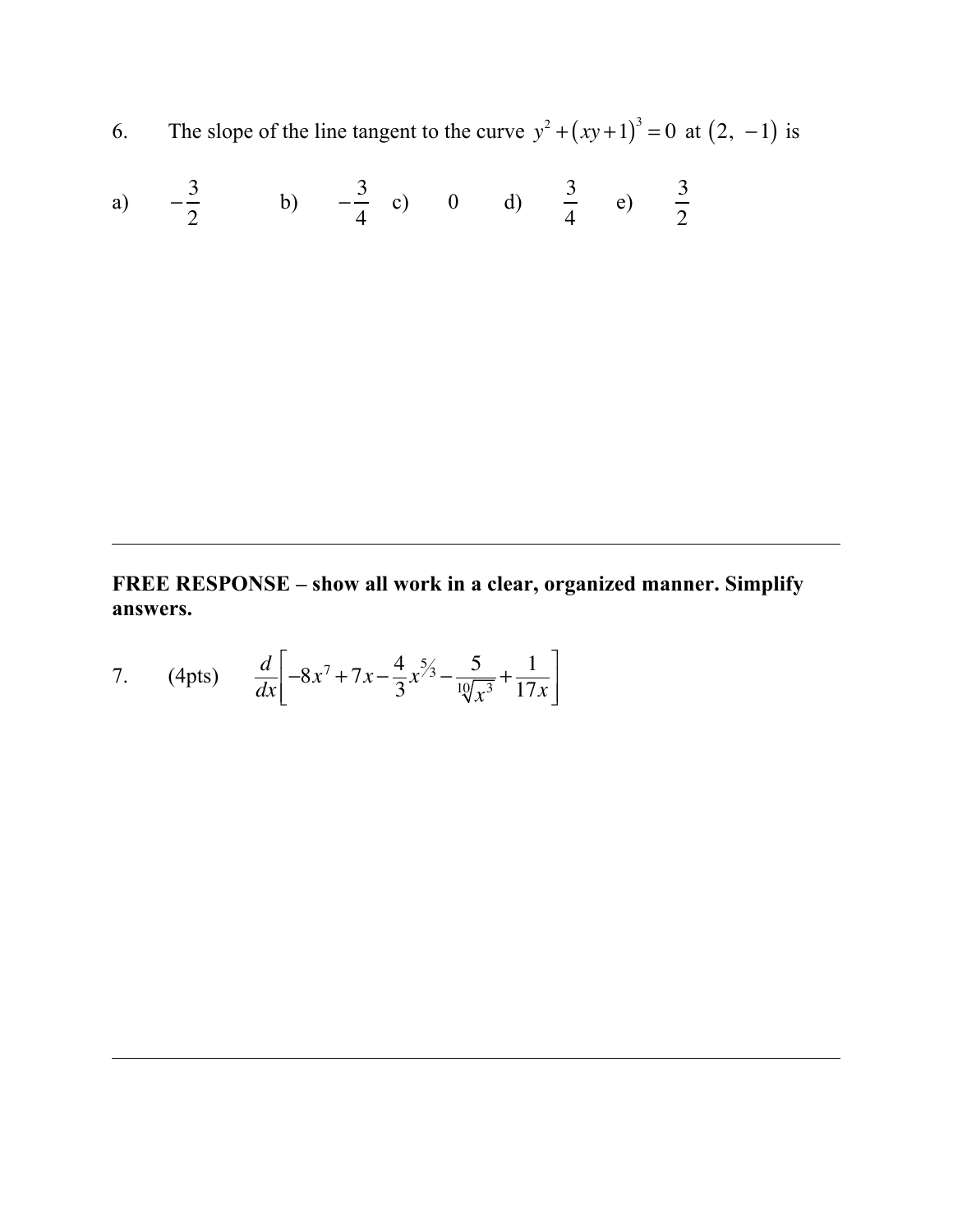8. If  $g(x) = \sin^{-1} x^2$ , find  $g''(x)$ 

9. If 
$$
f(x) = e^{\tan x}
$$
, find  $f''(x)$ .